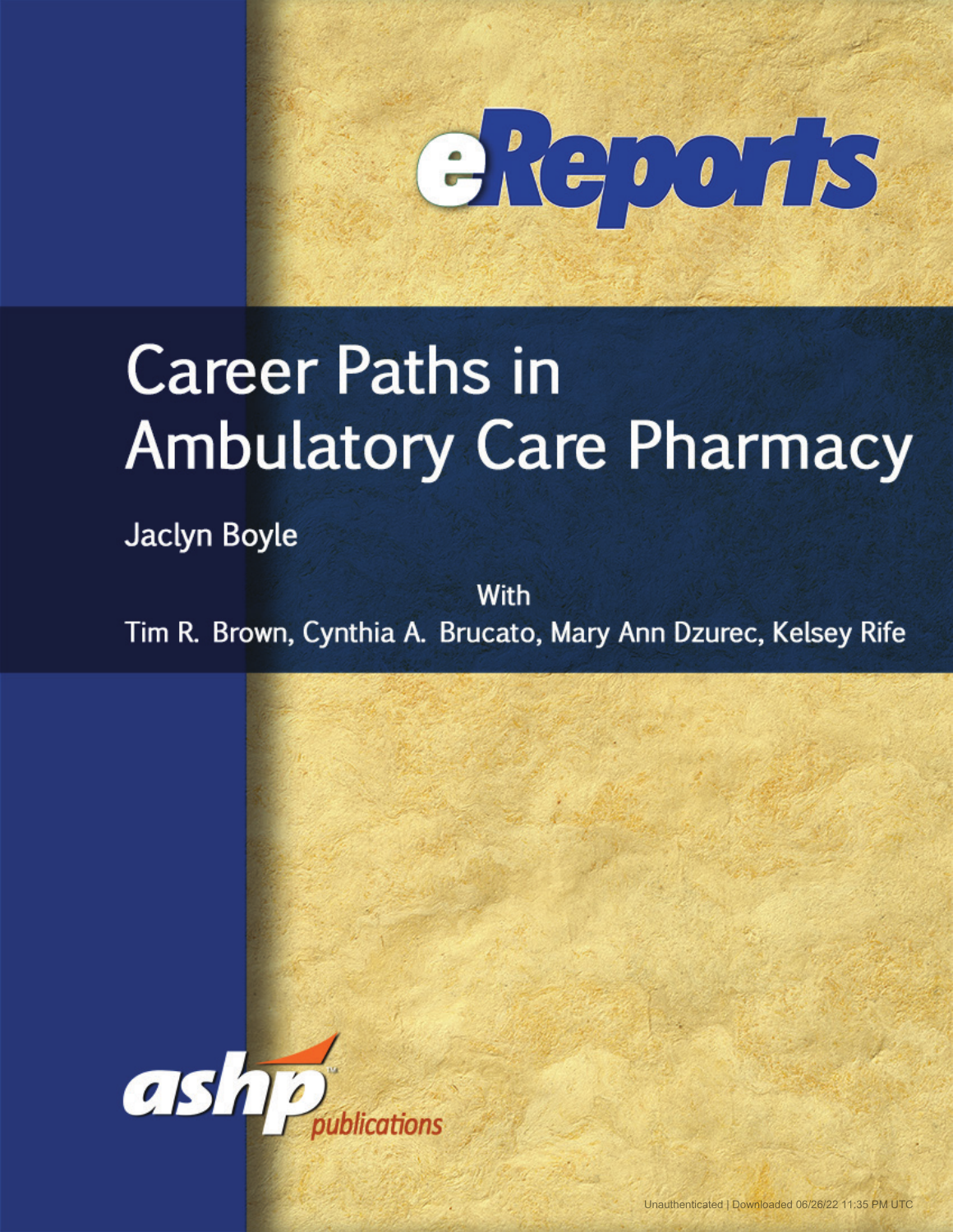# Career Paths in Ambulatory Care Pharmacy

### **JACLYN BOYLE, PharmD, MS, BCPS**

Assistant Professor for Community Pharmacy Innovation Northeast Ohio Medical University Rootstown, Ohio

#### **With**

#### **TIM R. BROWN, PharmD, BCACP, FASHP**

Director, Clinical Pharmacotherapy Center for Family Medicine Pharmacotherapy Specialist, Family Medicine Residency Program Department of Pharmacy Akron General Medical Center Professor of Pharmacy Practice Northeast Ohio Medical University Akron, Ohio

#### **CYNTHIA A. BRUCATO, PharmD, BCACP**

Clinical Pharmacist Summa Health System–Akron City Hospital Department of Pharmacy and Cardiovascular Clinic Akron, Ohio

#### **MARY ANN DZUREC, PharmD, BCACP**

Primary Care Clinical Pharmacy Specialist Healthspan® Physicians & Integrated Care Assistant Professor of Pharmacy Practice Northeast Ohio Medical University Rootstown, Ohio

#### **KELSEY RIFE, PharmD, BCACP**

Hepatitis C Virus Clinical Pharmacist Louis Stokes Cleveland VA Medical Center Cleveland, Ohio



Bethesda, Maryland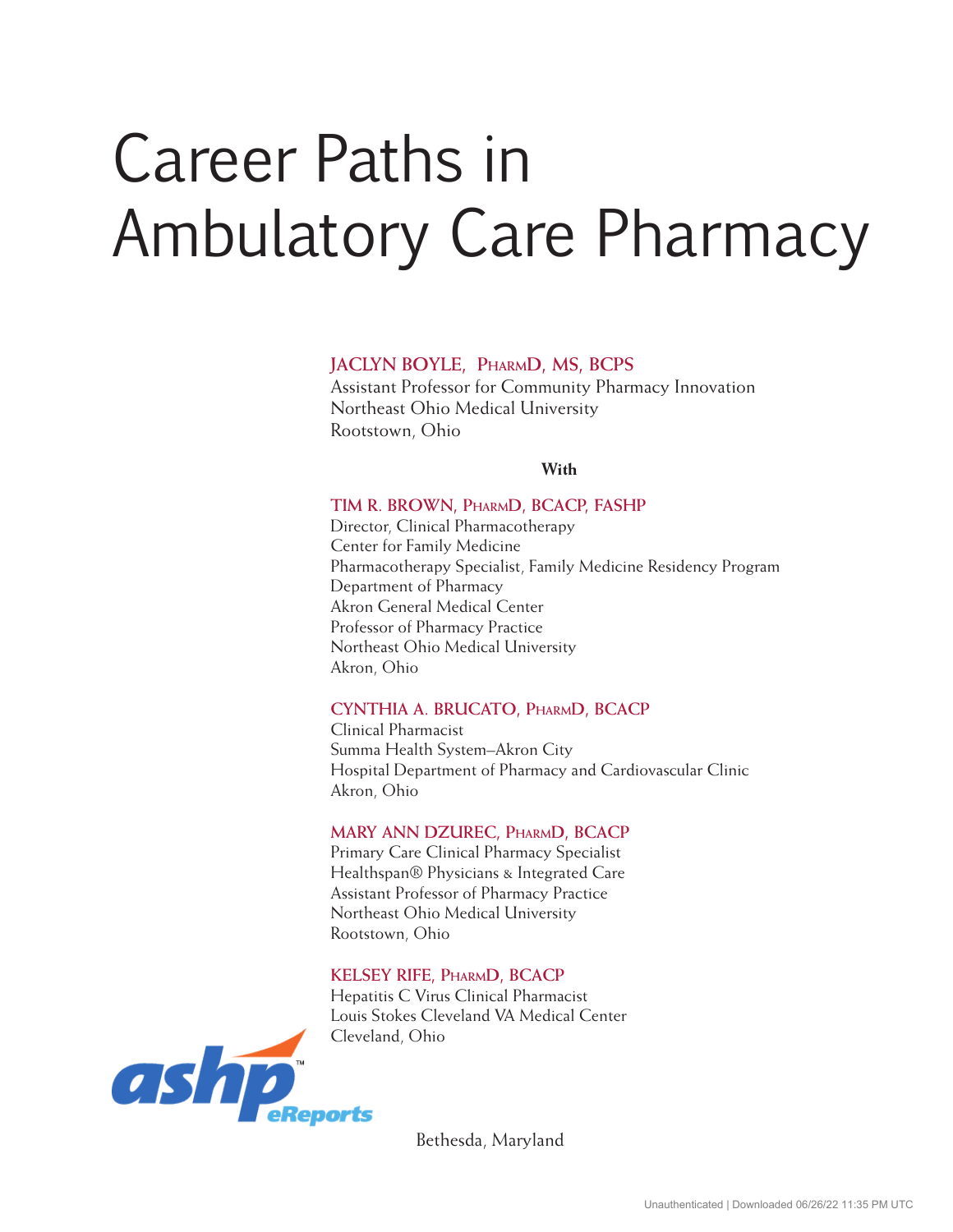Any correspondence regarding this publication should be sent to the publisher, American Society of Health-System Pharmacists, 7272 Wisconsin Avenue, Bethesda, MD 20814, attention: Special Publishing.

The information presented herein reflects the opinions of the contributors and advisors. It should not be interpreted as an official policy of ASHP or as an endorsement of any product.

Because of ongoing research and improvements in technology, the information and its applications contained in this text are constantly evolving and are subject to the professional judgment and interpretation of the practitioner due to the uniqueness of a clinical situation. The editors and ASHP have made reasonable efforts to ensure the accuracy and appropriateness of the information presented in this document. However, any user of this information is advised that the editors and ASHP are not responsible for the continued currency of the information, for any errors or omissions, and/or for any consequences arising from the use of the information in the document in any and all practice settings. Any reader of this document is cautioned that ASHP makes no representation, guarantee, or warranty, express or implied, as to the accuracy and appropriateness of the information contained in this document and specifically disclaims any liability to any party for the accuracy and/ or completeness of the material or for any damages arising out of the use or non-use of any of the information contained in this document.

Director, Special Publishing: Jack Bruggeman Acquisitions Editor: Robin Coleman Editorial Project Manager: Ruth Bloom Production Manager: Johnna Hershey Cover and Page Design: Carol Barrer

© 2015, American Society of Health-System Pharmacists, Inc. All rights reserved.

No part of this publication may be reproduced or transmitted in any form or by any means, electronic or mechanical, including photocopying, microfilming, and recording, or by any information storage and retrieval system, without written permission from the American Society of Health-System Pharmacists.

ASHP is a service mark of the American Society of Health-System Pharmacists, Inc.; registered in the U.S. Patent and Trademark Office.

ISBN: 978-1-58528-487-0 10 9 8 7 6 5 4 3 2 1